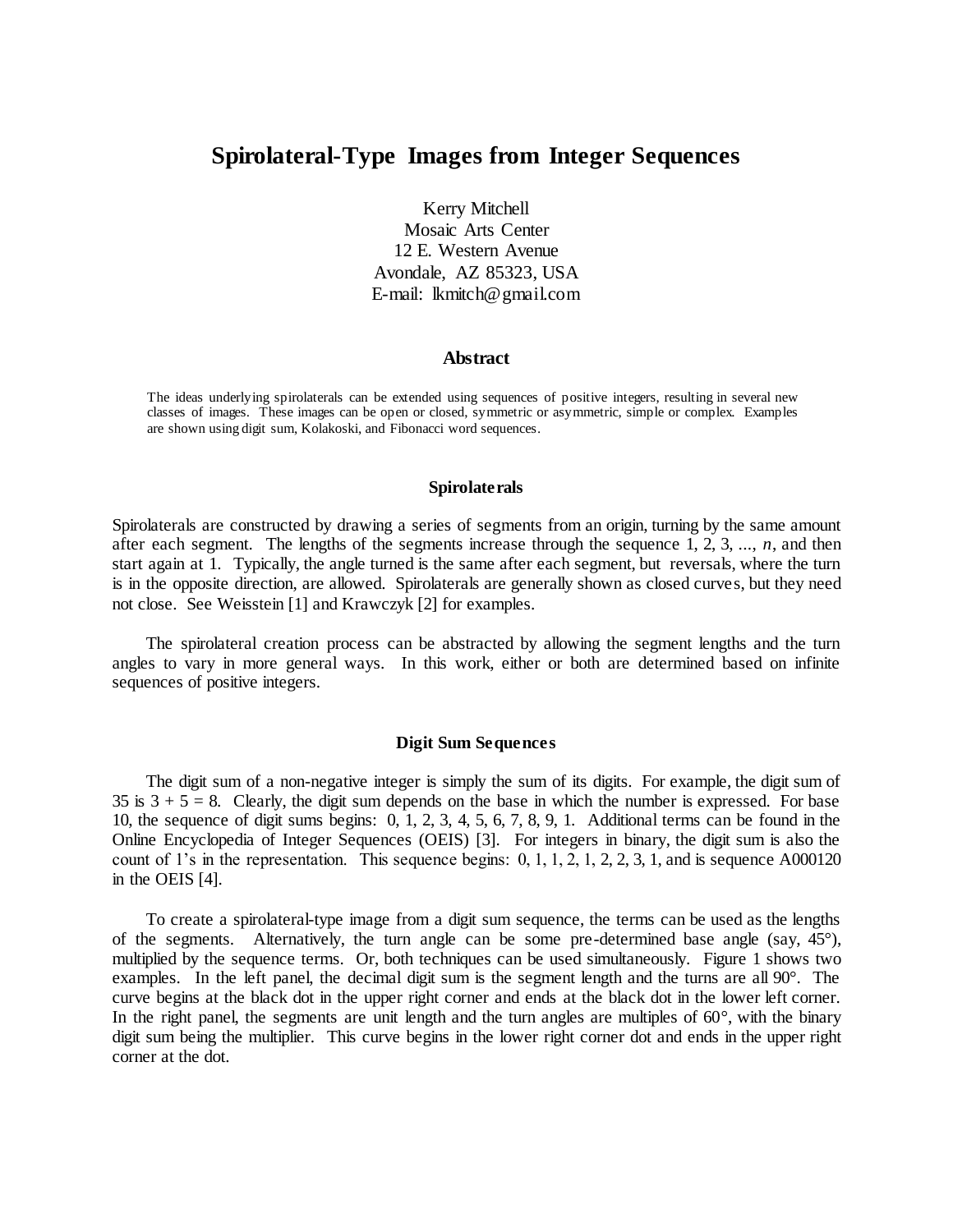

a) Base 10, segments are sequence terms, turns are all 90° b) Base 2, segments 1 unit long, turns are  $60^{\circ} \times$  sequence term

**Figure 1:** *Examples using Digit Sum Sequences.*

#### **Kolakoski Sequences**

The Kolakoski sequence is an infinite, self-describing sequence using only the characters 1 and 2. It begins: 1, 2, 2, 1, 1, 2, 1. Each numeral represents both a symbol and a count of how many symbols are in that run of single or double 1s and 2s. For example, the first 1 means that the first run is one character long, namely, the first 1. Next, the second character is 2. This means that the second run is two characters long, namely, 2, 2. The second 2 refers to the third run, which is two 1s, and so on. Weisstein [5] and the OEIS [6] have more information on the sequence. Variations can be constructed by having an "alphabet" with more characters and beginning with different numerals. For example:

- Using 1 and 2, beginning with 2: 2, 2, 1, 1, 2, 1, ...
- Using 1, 2, and 3, beginning with 1: 1, 2, 2, 3, 3, 1, 1, 1, ...
- Using  $1 4$ , beginning with 4: 4, 4, 4, 4, 1, 1, 1, 1, 2, 2, 2, 2, ...

Any of these sequences can be employed in the same manner as the digit sum sequence. In Figure 2, the left panel shows a curve where the 2, 2, 1, 1, 2, 1,… sequence is used for the segment lengths and the turns are  $108^{\circ}$  × the 1, 2, 2, 1, 1, 2, 1, ... sequence. The image in the right panel uses sequence 3, 3, 3, 1, 1, 1, 2, 2, 2,  $\ldots$  for the segment lengths and constant  $60^{\circ}$  turns.



a) 2, 2, 1, 1, 2, 1, … for the segment lengths and  $108^{\circ} \times 1$ , 2, 2, 1, 1, 2, 1, ... for the turns

b) 3, 3, 3, 1, 1, 1, 2, 2, 2, … for the segment lengths and constant 60° turns

**Figure 2:** *Examples using Kolakoski Sequences.*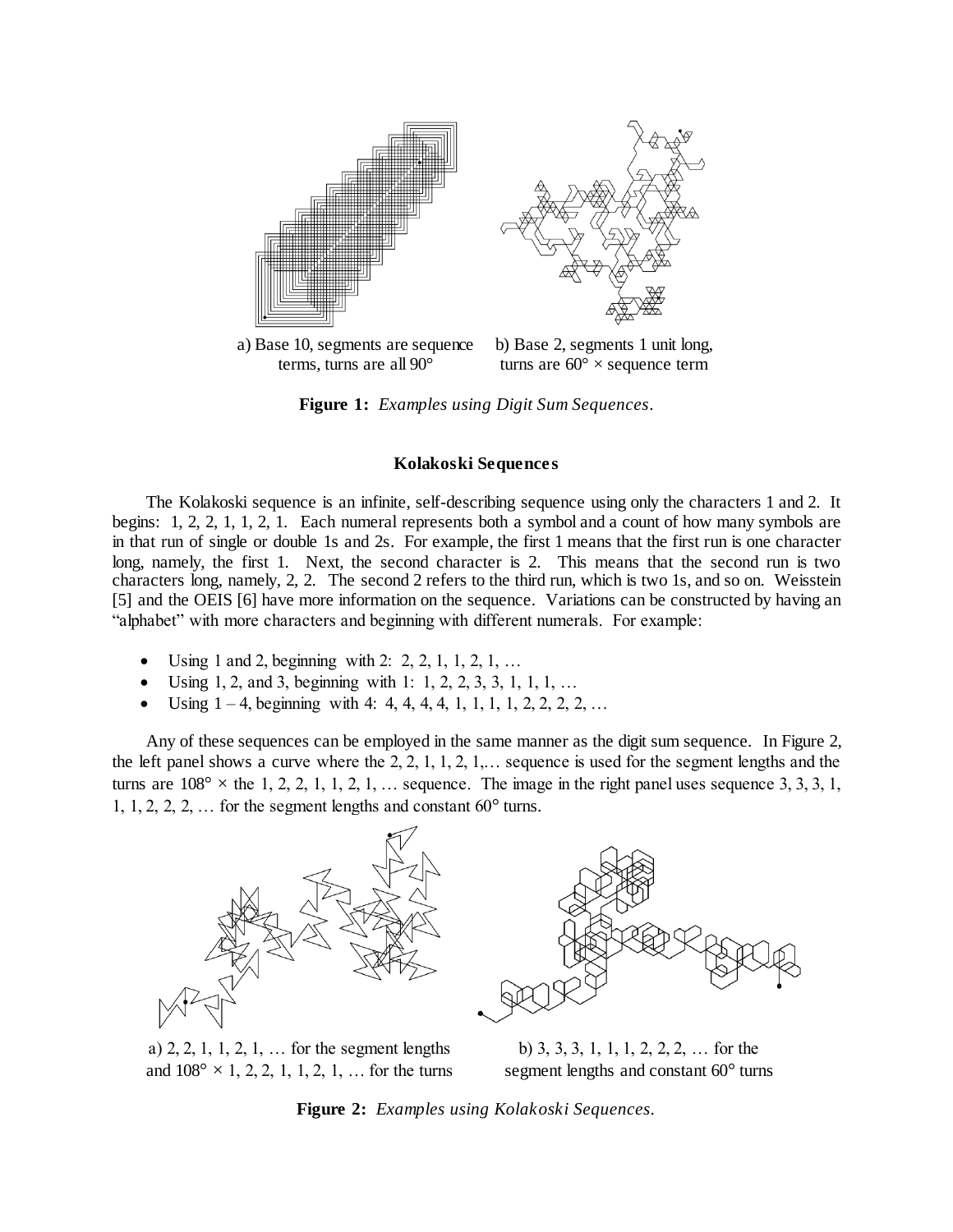#### **Fibonacci Word Sequences**

The Fibonacci word is an infinite sequence using two symbols, like the original Kolakoski sequence. Using 1 and 2 as the two symbols, the word is built in stages:

1.  $f_1 = 1$ 

- 2.  $f_2 = 2$
- 3.  $f_3 = 21$  ( $f_2$  concatenated with  $f_1$ )
- 4.  $f_4 = 212$  ( $f_3$  concatenated with  $f_2$ )
- 5.  $f_5 = 21221$  ( $f_4$  concatenated with  $f_3$ ).

After the first stage, the initial symbols of each stage are the same. When taken to its infinite limit, the constant initial substring is the Fibonacci word. Note that the length of each stage is a Fibonacci number. Monnerot-Dumaine [7] discusses the Fibonacci word and provides a method to construct fractals using it.

In the examples shown in Figure 3, a slightly different approach was taken. Instead of using the sequence terms directly, they were used as labels. In the left panel, each "1" in the sequence meant, turn left 90° and draw a segment 1 unit long. Each "2" meant, turn right 90° and draw a segment 2 units long. The first five steps (21221) are bolded and begin at the top. The right panel uses instructions of: 1: turn left 108° and draw a 1-unit segment, 2: turn left 216° and draw a 1-unit segment.



a) 1: turn left 90° and draw a 1-unit segment b) 1: turn left 108° and draw a 1-unit segment 2: turn right 90° and draw a 2-unit segment 2: turn left 216° and draw a 1-unit segment



## **Aesthetic Considerations**

For more aesthetically interesting examples of these methods, see Figure 4 and the author's "Bagpipe Jazz" [8] and "Me and My Shadow" [9]. This technique is quite powerful and can yield a fascinating variety of images, depending upon the characteristics of the sequences used. Of course, color can be added in many different ways, such as applying a spectrum along the curve, from the first segment to the last. Color can be applied according to which segment covered the pixel first or last. And in the case of busy images like in Figure 4b, colors or shading can be used to emphasize or fade segments, reducing the apparent clutter.